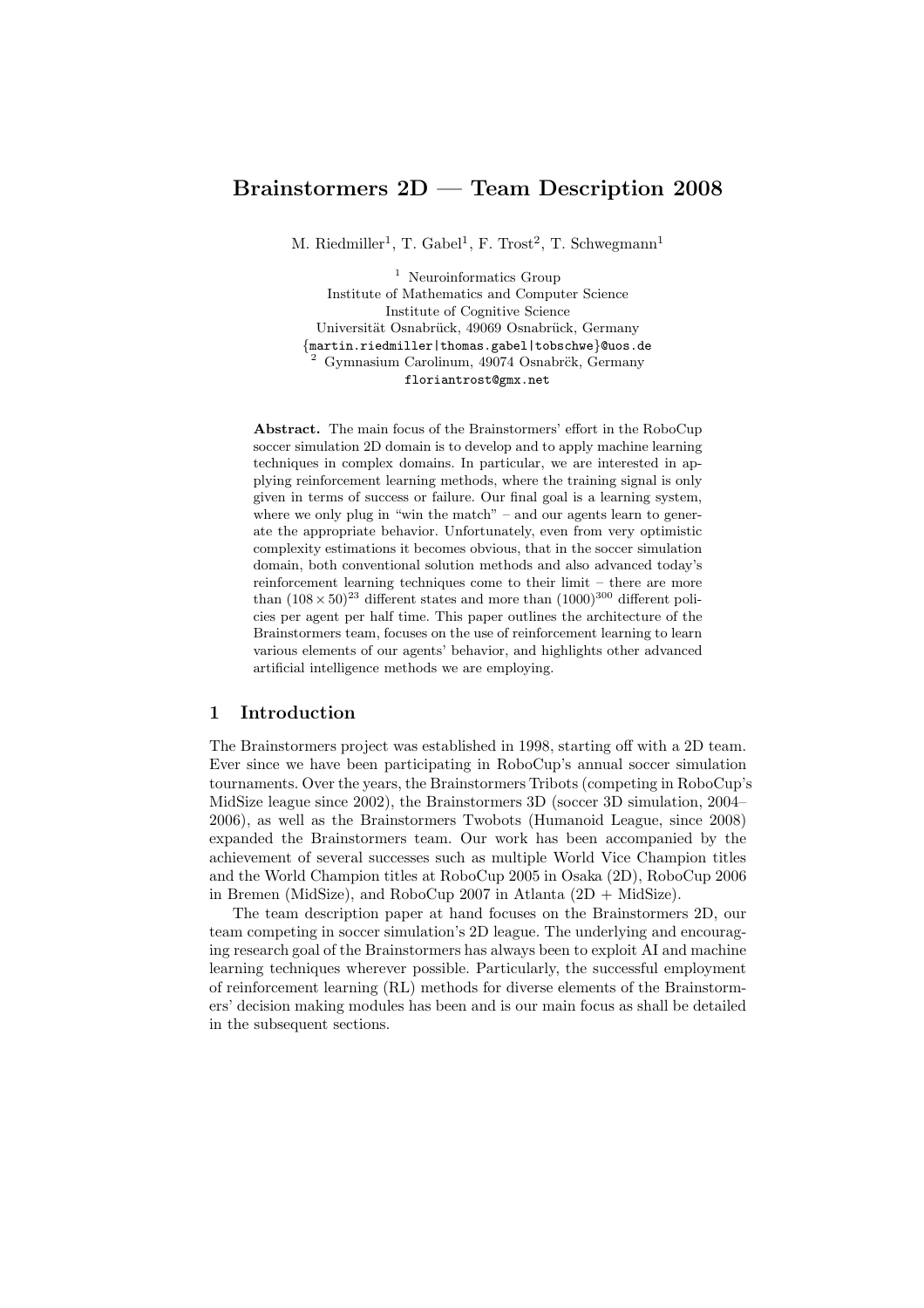#### 1.1 Design Principles

The Brainstormers 2D rely on the following basic principles:

- There are two main modules: the world module and the decision making module.
- Input to the decision module is the approximate, complete world state as provided by the soccer simulation environment.
- The soccer environment is modelled as a Markovian Decision Process (MDP).
- Decision making is organized in complex and less complex behaviors.
- A large part of the behaviors is learned by reinforcement learning methods.
- Modern AI methods are applied wherever possible and useful (e.g. particle filters are used for improved self localization).



Fig. 1. The Behavior Architecture

#### 1.2 The Brainstormers Agent

The decision making process the Brainstormers Agent is based upon is inspired by behavior-based robot architectures. A set of more or less complex behaviors realize the agents' decision making as sketched in Figure 1. To a certain degree this architecture can be characterized as hierarchical, differing from more complex behaviors, such as "no ball behavior", to very basic, skill-like ones, e.g. "pass behavior". Nevertheless, there is no strict hierarchical sub-divisioning. Consequently, it is also possible for a low-level behavior to call a more abstract one. For instance, the behavior responsible for intercepting the ball may, under certain circumstances, decide that it is better to not intercept the ball, but to focus on more defensive tasks and, in so doing, call the "defensive behavior" delegating responsibility for action choice to it. With the intention to make a contribution to the entire soccer simulation community  $-$  in particular, to new teams for which, as is known, it is difficult to overcome basic problems, such as developing a reliable world model or basic skills – our team's source code has been made publicly available and can be retrieved from our team web site<sup>3</sup>.

<sup>3</sup> http://www.brainstormers.uos.de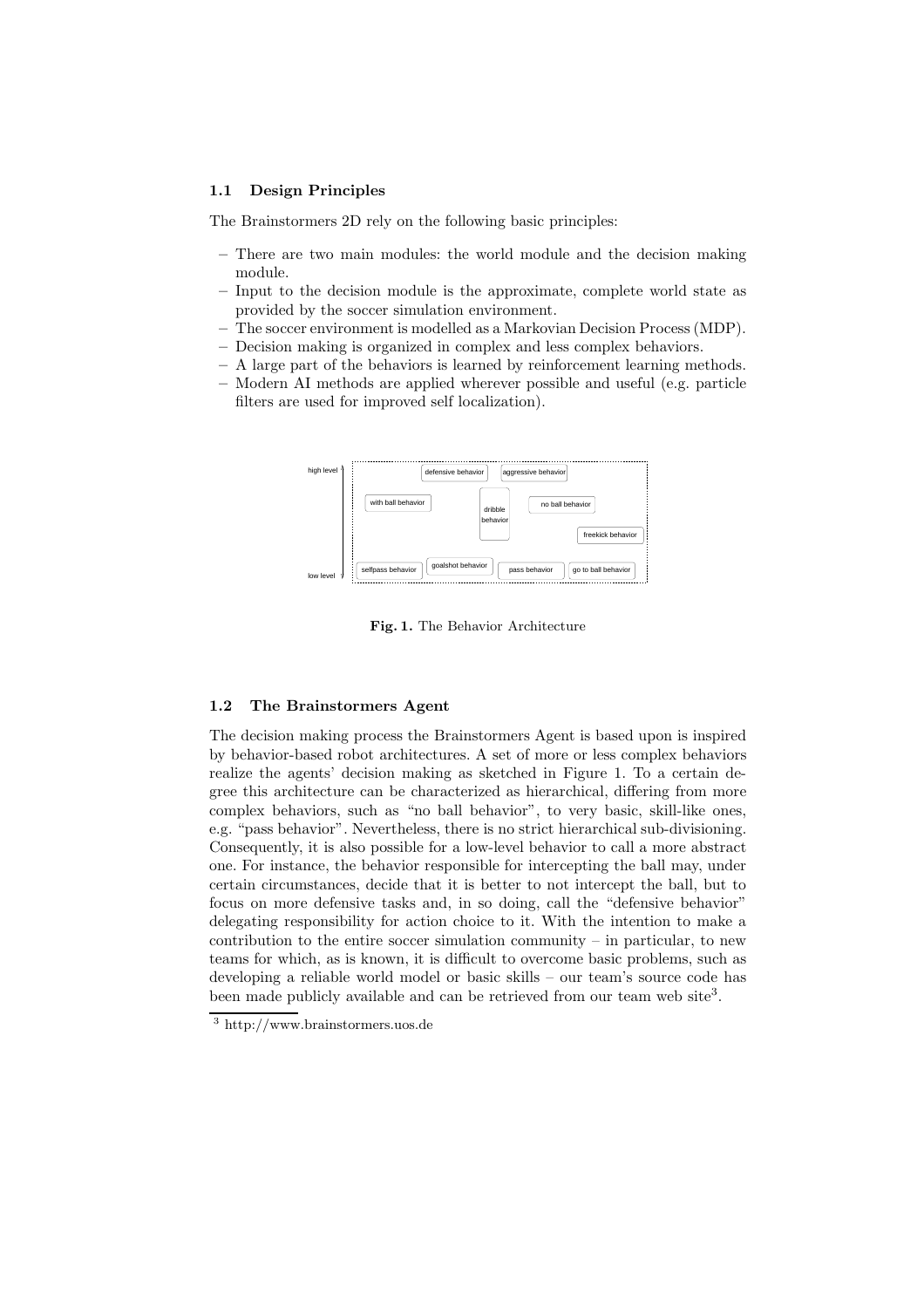### 2 Recent Research Efforts and Developments

After having outlined the basics on the Brainstormers' competition team, we now want to give an overview on recent developments and on one specific reinforcement learning approach that significantly enhanced our team's capabilities. A more comprehensive review of our efforts on utilizing neural reinforcement learning methods in the scope of the Brainstormers 2D can be found in [1].

#### 2.1 Duel Behavior: The NeuroHassle Approach

"Aggressive playing" is a buzz-word frequently used in today's media coverage of human soccer-playing. By aggressiveness it is usually referred to a player's willingness to interfere the opponent team's game build-up early and, in particular, to quickly and efficiently hassle and attack opponent ball leading players.

The Brainstormers' former approach for letting players duel with opponent ball leaders for the ball was a rather naive one: The player next to the opponent ball leading player simply moved towards the ball leader and towards the ball, respectively, in order to try to bring the ball into his kickable area. Needless to say that such a straightforward strategy is not difficult to overcome. Consequently, our agents failed in conquering the ball frequently – in particular when playing against teams with highly developed dribble behaviors.

A general strategy to hassle an opponent with the goal of conquering the ball is difficult to implement because

- the task itself is far beyond trivial and its degree of difficulty heavily depends on the respective opponent,
- there is a high danger of creating an over-specialized behavior that works well against some teams, but performs poorly against others, and
- duels between players (one without and the other with the ball in his possession) are of high importance for the team as a whole since they may bring about ball possession, but also bear some risk, if, for example, a defending player looses his duel, is overrun by the dribbling player, and thus opens a scoring opportunity for the opponent team.

To handle these challenges holistically, we decided to employ a neural reinforcement learning approach that allows our players to train the hassling of opponent ball leading players. This approach is described in detail in [2]. Here, we provide a short summary of our *NeuroHassle* case study only.

#### 2.1.1 Problem Modelling

The state space for the problem at hand is continuous and high-dimensional; we restricted ourselves to 9 state dimensions: the distance d between our player and the opponent ball leading player, the velocity  $(v_x$  and  $v_y$  component) of our player, the absolute value  $v_{opp}$  of the opponent's velocity, the position  $(b_x \text{ and } b_y \text{)}$  $b_y$  component) of the ball, our player's body angle  $\alpha$  relative to the opponent's position, the opponent player's body angle  $\beta$  relative to his direction towards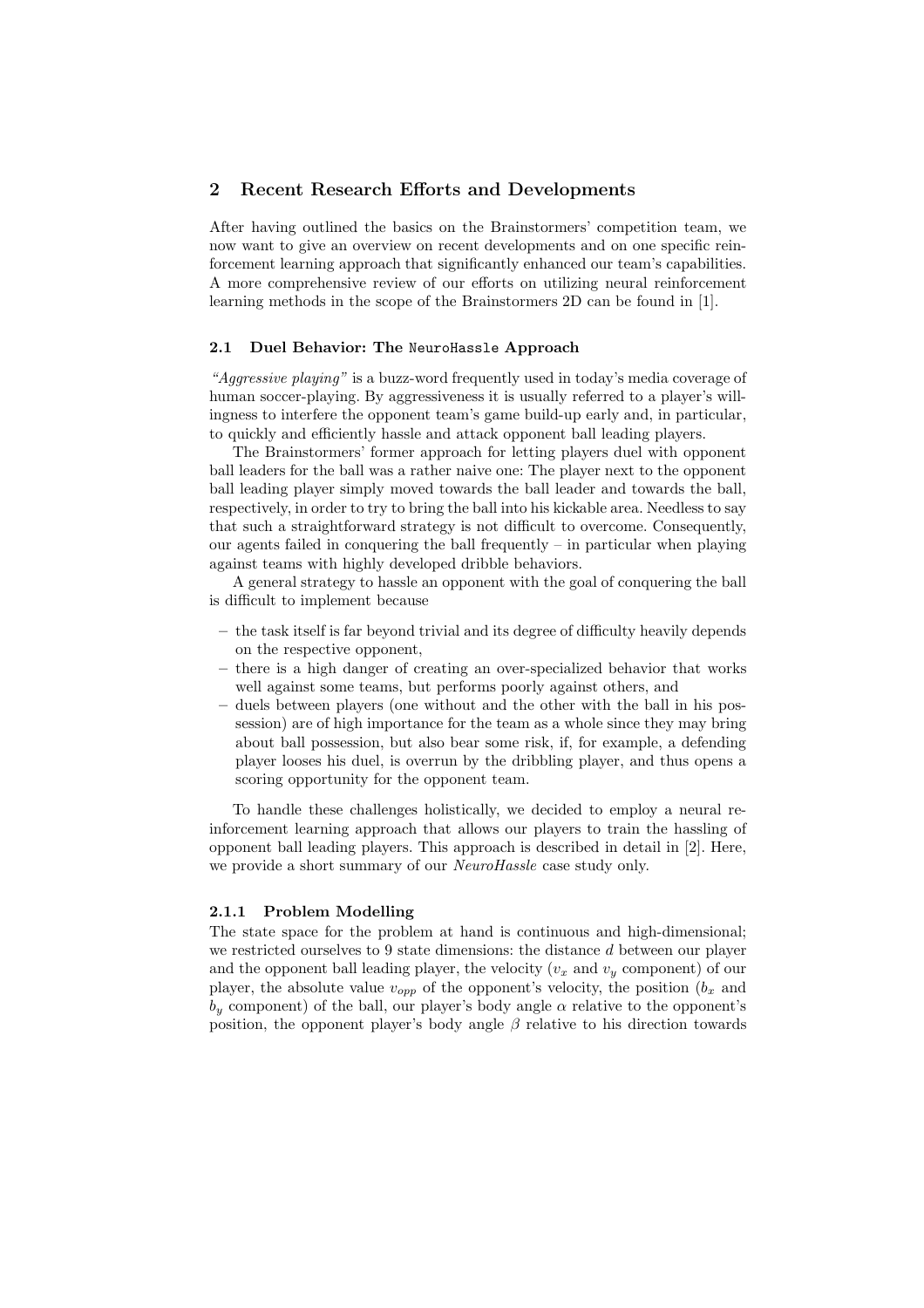our goal, and, finally, the value of the strategic angle  $\gamma = \angle GOM$  with G as position of our goal,  $O$  as position of the opponent, and  $M$  as the position of our player

The high dimensionality of the problem space requires the use of value function approximation mechanisms if we aim at applying value function-based RL. To this end, we rely on multilayer perceptron neural network. The learning agent is allowed to use  $dash(x)$  and  $turn(y)$  commands where the domains of bots commands' parameters are discretized such that in total 76 actions are available to the agent at each time step.



Fig. 2. General Training Scenario for Learning to Hassle Opponent Ball Leading Players

We designed a specialized set of *training situations* S for the learning agent  $(|S| = 5000)$  which is visualized in Figure 2a. The intention behind that design of starting situations is that the intended hassle behavior shall be primarily applied in situations where our player is closer to our goal or where the opponent ball leader has only a small head start.

Moreover, we defined four training regions on the playing field as sketched in Figure 2b. The midfield training region is situated at the center of the field, the central defensive region is halfway on the way towards our goal. Finally, there are a left and a right defensive region that are placed near the corners of the field with a distance of 25 meters to our goal. The idea behind this definition of different training and testing places is that dribbling players are very likely to behave differently depending on where they are positioned on the field. As a consequence, a duel for the ball may proceed very differently depending on the current position on the field.

A highly important issue concerns the question whether a single hassling episode, i.e. a single duel for the ball, was successful or not. After a careful analysis of the learning setting and of the way opponent ball leading players may behave during training, we found that five main outcomes of a training episode must be distinguished: (a) erroneous episodes (episodes that fail, e.g. due to the dribbling player may losing the ball), (b) success episodes (ball has been brought into the learning player's kickable area or tackle becomes promising),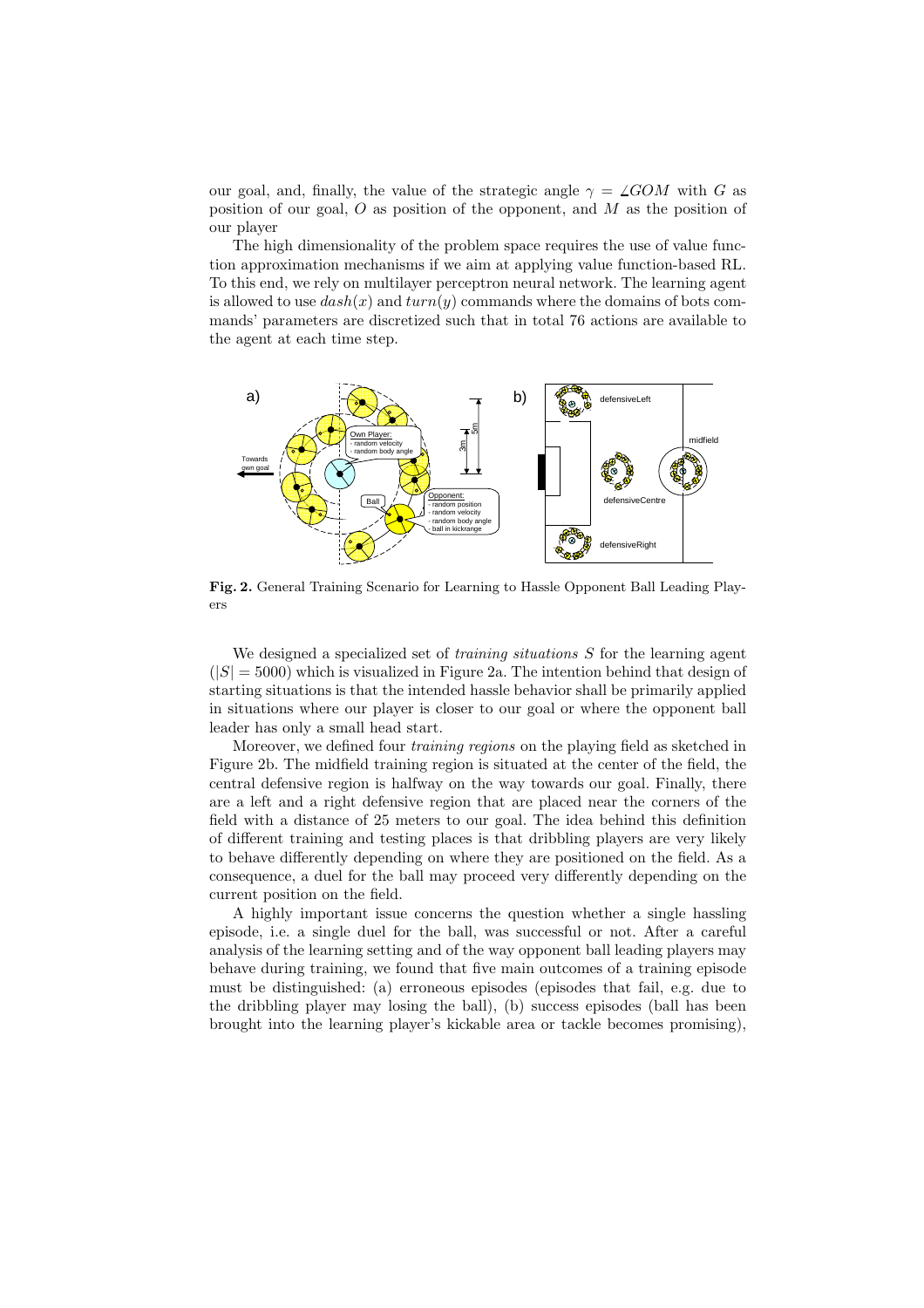(c) opponent gets into panic (ball leading opponent simply kicks the ball away, usually forwards; episode may be regarded as a draw), (d) failure episodes (none of the other cases has occurred, i.e. ball leader has kept the ball in its kick range, or has even overrun the learning agent and escaped more than  $7m$  from him), (e) time out (we allow a maximal episode duration of 35 time steps).

## 2.1.2 The Learning Algorithm

Learning to hassle, we update the value function's estimates according to the temporal difference learning  $TD(1)$  update rule [3], where the new estimate for  $V(s_k)$  is calculated as  $V(s_k) := (1 - \alpha) \cdot V(s_k) + \alpha \cdot ret(s_k)$  with  $ret(s_k)$  $\sum_{j=k}^{N} r(s_k, \pi(s_k))$  indicating the summed rewards following state  $s_k$  and  $\alpha$  as a learning rate. Each time step incurs small negative rewards, a success goal state a large positive one, and the final state of a failure episode a large negative one.



Fig. 3. Exemplary Learning Curve for Learning to Hassle (opponent during training: Wright Eagle, binary from RoboCup 2006)

To approximate the value function, we employ multi-layer perceptron neural networks with one hidden layer (9:18:1-topology). We perform neural network training in batch mode: Repeatedly a number of training episodes is simulated and in so doing a set of representative states  $\tilde{S} \subset S$  is incrementally built up where for each  $s \in \tilde{S}$  we have an estimated value  $V(s)$  calculated as mentioned above. Let the state value function approximation provided by the net be denoted as  $\tilde{V}(s, w)$  where w corresponds to a vector of tunable parameters, i.e. the net's connection weights. Then, the actual training means determining  $w$  by solving the least squares optimization problem  $min_w \sum_{s \in \tilde{S}} (\tilde{V}(s, w) - \tilde{V}(s))^2$ . For the minimization we rely on the back-propagation variant  $RPROP$  [4].

#### 2.1.3 Evaluating the NeuroHassling Performance

Figure 3 shows the learning curves for an exemplary hassle learning experiment. Here, the neural network representing the value function from which a greedy policy is induced has been trained against the binary of WrightEagle (2006) for midfield training situations. Apparently, the initially clueless learning agent quickly improves its behavior and finally succeeds in successfully conquering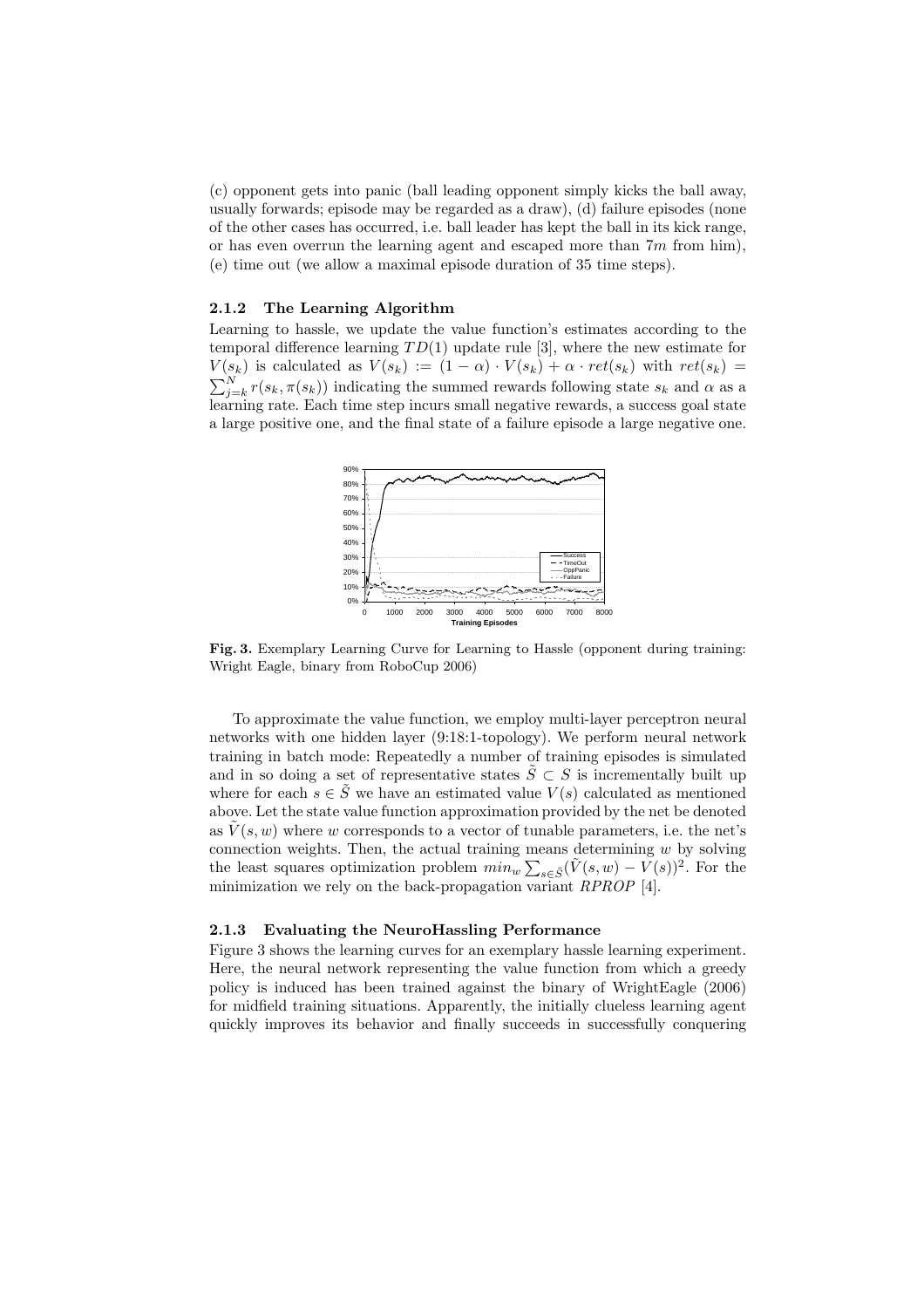the ball in more than 80% of all attempts. In particular, the number of failure episodes is extremely reduced (to less than 5%) which highlights the effectiveness of this learning approach.

In [2] we report the performance of the acquired policy against various test opponents and for various test scenarios. Employing the learned NeuroHassle policy was one of our crucial moves for winning the World Championships tournament RoboCup 2007 in Atlanta.

## 2.2 Flash Animations of RoboCup 2D Soccer Simulations

Watching logfiles of recorded 2d soccer simulation matches using the standard rcssmonitor and logplayer, sometimes leaves the unacquainted viewer puzzled. Hence, providing animations that, at least in part, resemble real soccer is a must. There has been already some work into that direction. For example, [5] developed a tool called robocup2flash, that allowed for an easy way to watch a simulated game properly. However, the animations produced looked not very appealing and resembled the rcssmonitor look a lot.

Therefore, it was our goal to provide a better looking and more realistic animation of a simulated soccer game. The result of these effort is a tool called  $r$ cg2swf  $[6]^4$  that is capable of creating a handsome visualization of a RoboCup Soccer 2D Simulation game. Using rcg2swf to create an animation, for example, the ball now looks like a real ball and not just like a white circle, the players look more like a human and are not colored circles. The use of flash animations makes it possible that a Robocup Soccer 2D simulation can now be seen as a football game not only interesting for RoboCup related persons, but also for a broader audience. Like in a real soccer stadium we also have a display showing the time, team names, standings, and the actual state of the game. Furthermore, there are places for advertisements where the sponsors of the teams can be represented. Figure 4 shows a screenshot of a rcg2swf animation and contrasts it with the look of rcssmonitor and robocup2flash.

The base for the tool are the logfiles (rcg files) the RoboCup Soccer Server creates. The data is read with a logfile reader and, with the help of the Macromedia Flash API, the animation can be created. Unlike robocup2flash there are many different classes who represent the several objects of the animation, this makes it a lot easier to make changes or improvements to rcg2swf.

There is also a possibility to configure the look of the animation, you can change colors of the teams, set other advertisements, or change the size of the animation arbitrarily. You can also define different scenes, so instead of watching the whole game you can watch only some scenes of the game with an introducing text – which is very useful for creating animations that show the best scenes of a match. As another highlight, slow-motion is added to the animation: After a goal has been scored a replay of this scene is shown. Further features of rcg2swf include an automatic side change of the teams (as in real soccer) after the first half time and a number of buttons to control the flow of the animation.

<sup>4</sup> http://www.ni.uos.de/index.php?id=1024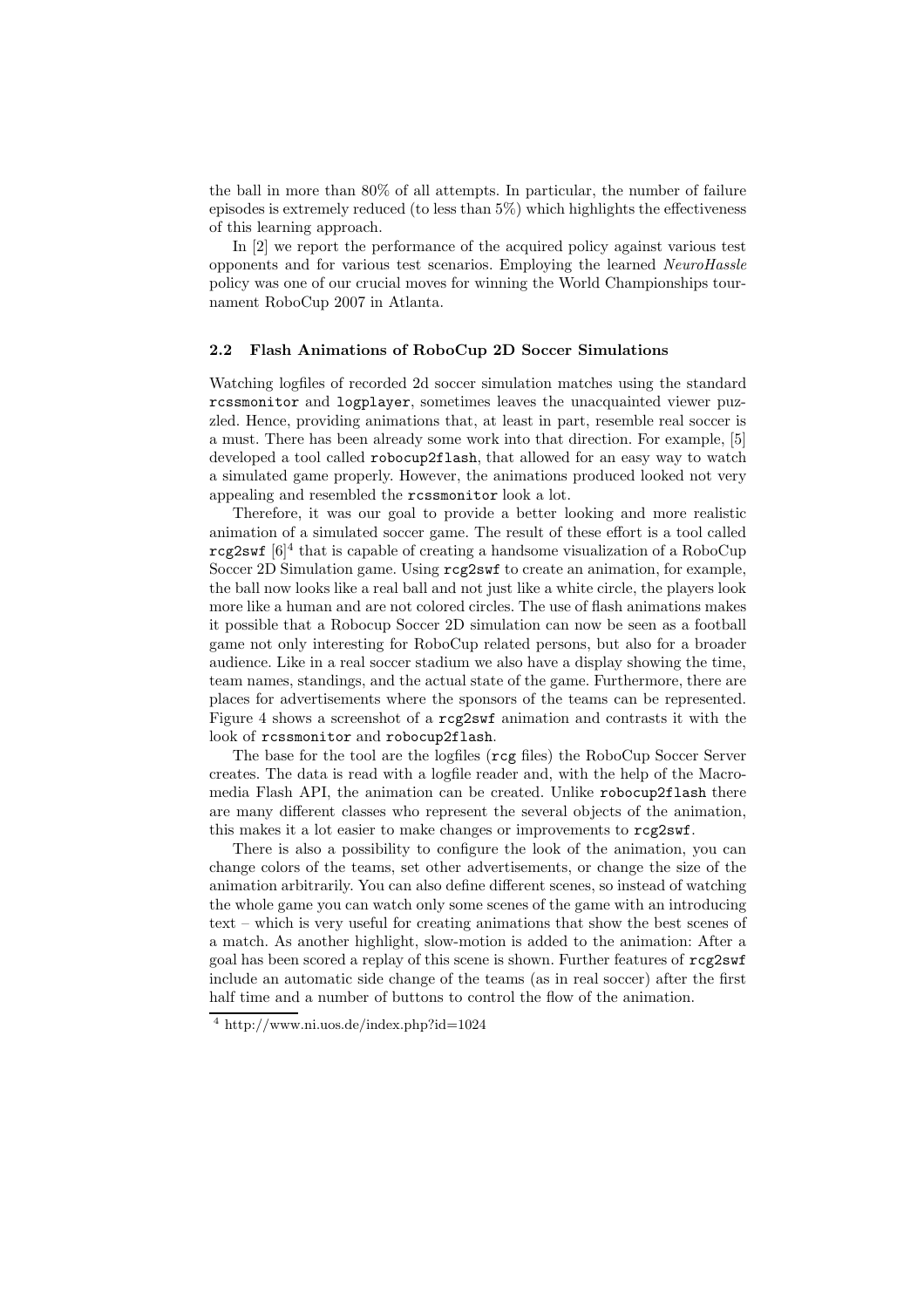

Fig. 4. Different approaches to visualize soccer simulation 2D matches: standard soccer monitor (rcssmonitor, top left), animation by [5] (top right), and rcg2swf (bottom).

## 3 Past, Present, Future

This year, the Brainstormers team celebrates its 10th birthday. Over the years, numerous people have contributed to the team's steady further-development. Also, from year to year the scientific focus has shifted to a smaller or larger extent. Table 1 provides a comprehensive overview on the Brainstormers' behaviors learned by neural reinforcement learning methods. The upper part of the table shows the individual skills, the lower part shows the multi-agent skills. Filled circles  $(\bullet)$  denote the years, where the learned skill was actually used in the Brainstormers competition team at the World Championships of RoboCup. Empty circles ('◦') denote the years, where a certain skill was developed or improved, but not used in the competition team<sup>5</sup> . The state space dimensions and action space cardinalities of the problems show that the tasks to be learned are far beyond trivial. The final row shows the ranking that our team achieved at the respective annual RoboCup World Championships tournament.

During the past four years, our team could greatly benefit from facing a nearly stable simulation environment. This allowed us to concurrently (a) redesign vast parts of our team play and (b) enhance several of the machine learning ap-

<sup>5</sup> Demo videos of the learned behaviors and the learning process can be found at our website: www.ni.uos.de/brainstormers.